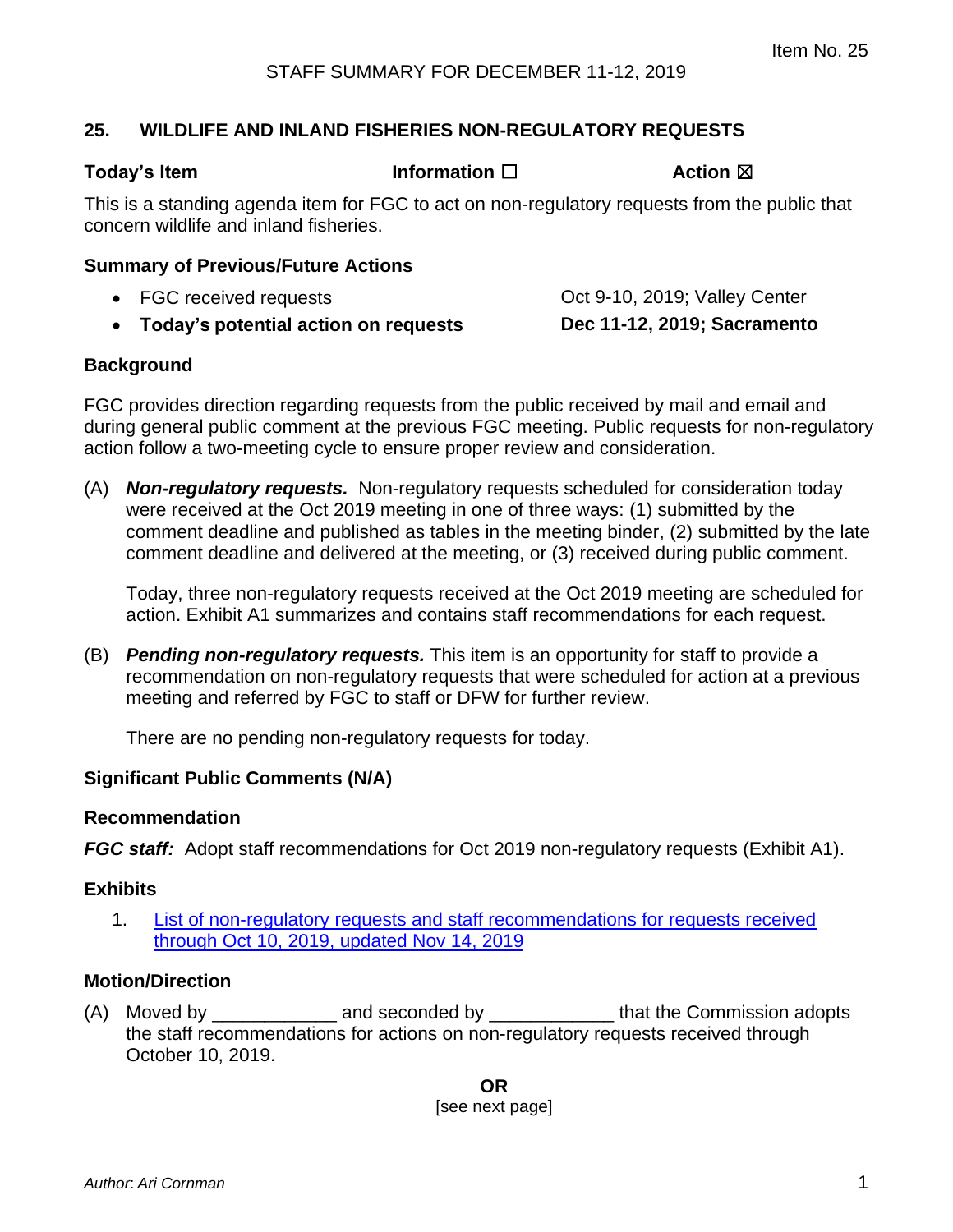# STAFF SUMMARY FOR DECEMBER 11-12, 2019

Moved by \_\_\_\_\_\_\_\_\_\_\_\_\_\_\_ and seconded by \_\_\_\_\_\_\_\_\_\_\_\_\_\_\_\_ that the Commission adopts the staff recommendations for actions on non-regulatory requests received through October 10, 2019, except for item(s)  $\frac{1}{2}$  for which the action is  $\frac{1}{2}$ .